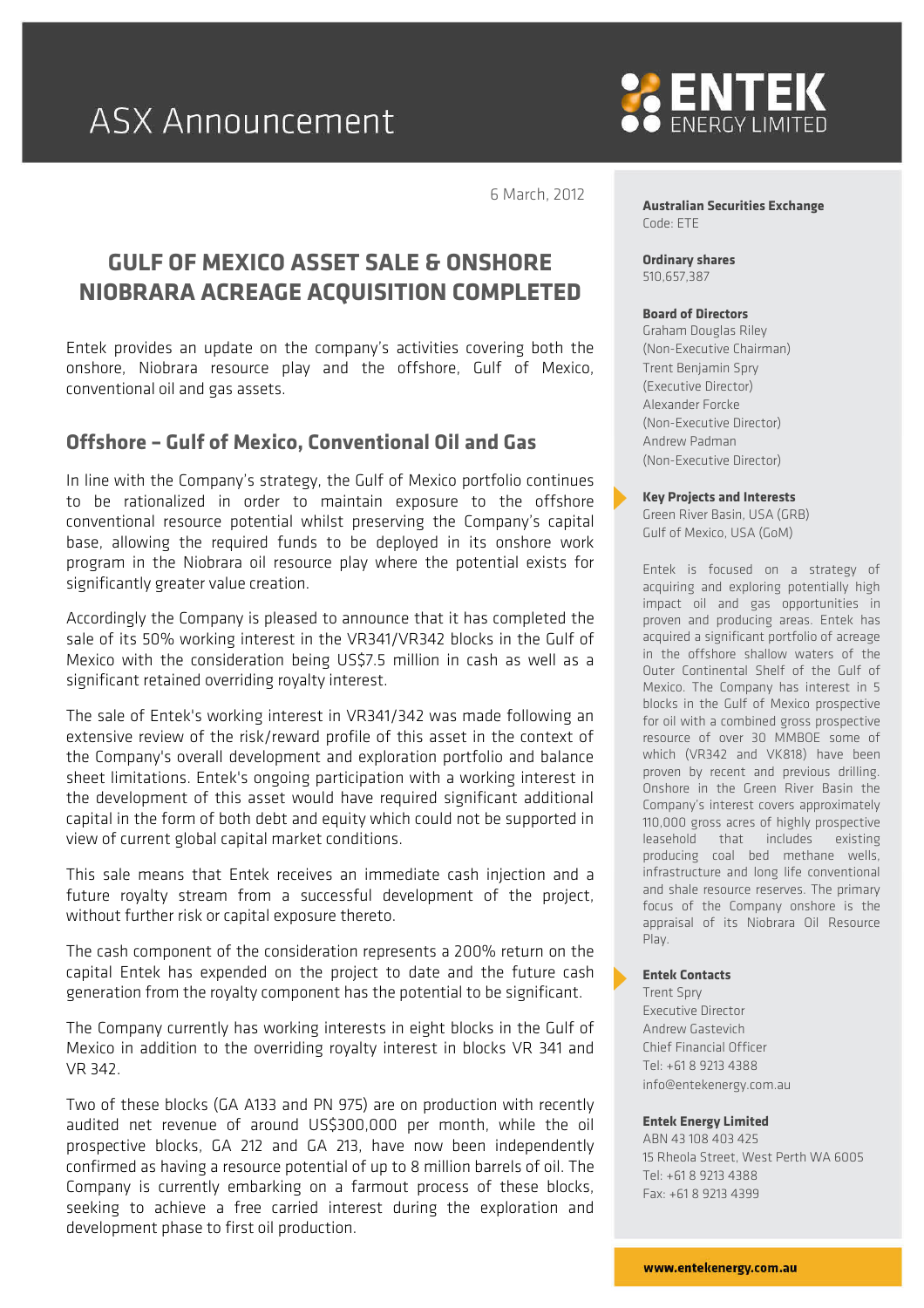The map below shows the Company's Gulf of Mexico portfolio.



## **Onshore - Niobrara Oil Resource Play**

The Company has now completed the acquisition announced on 22 December 2011 and has acquired 27,555 gross acres (18,644 net acres) adjacent to its existing lease position covering the highly prospective Niobrara Oil Resource Play in the Green River Basin. The final consideration post due diligence was approximately US\$2.5 million.

Entek now operates and controls around 110,000 gross acres, approximately 91,000 net acres, covering the Niobrara play in Colorado and Wyoming, in which it holds a 55% working interest. Under the Area of Mutual Interest Agreement between Entek and Emerald Oil & Gas NL ("Emerald"), 45% of the new acreage has been offered to Emerald for proportionate consideration, which if accepted (as anticipated) will leave Entek with around 50,000 net acres.

The map below represents the geographic extent of the gross acreage position including the new leases.